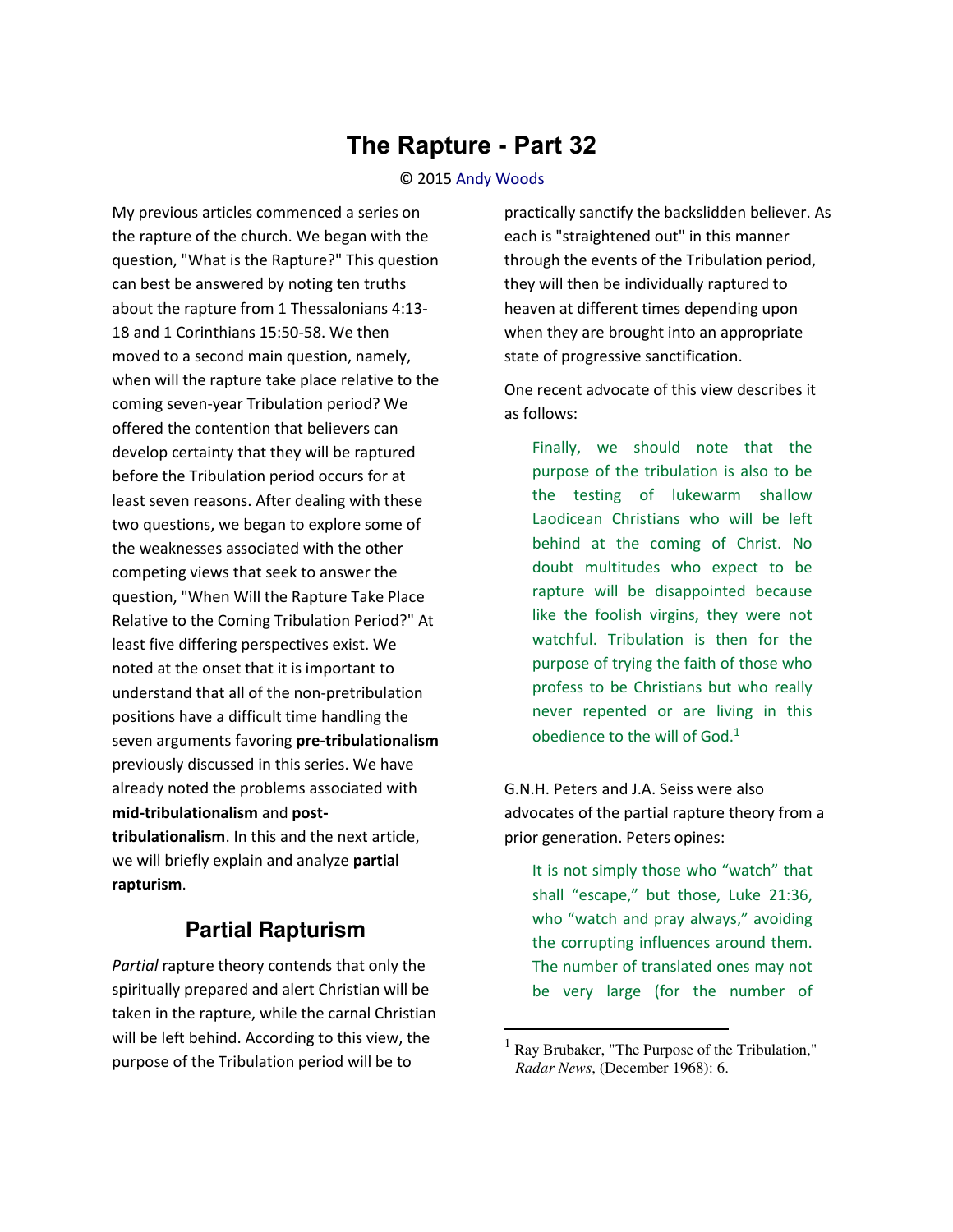translated ones given as...types in comparison with the number of those not translated, and with that of the resurrected saints is small), so that Dr. Seiss, with whom many concur, is undoubtedly correct in saying: "I have no idea that a very large portion of mankind, or even of the professing Church, will be thus taken. The first translation, if I may so speak, will embrace only the select few who watch and pray always," etc. $2$ 

Those adhering to the partial rapture view typically rely on at least one of the following verses to support their position: Hebrews 9:28 says: "so Christ also, having been offered once to bear the sins of many, will appear a second time for salvation without *reference to* sin, *to those who eagerly await Him*." Luke 21:34-36 similarly says, "Be on guard, so that your hearts will not be weighted down with dissipation and drunkenness and the worries of life, and that day will not come on you suddenly like a trap; for it will come upon all those who dwell on the face of all the earth. *But keep on the alert at all times, praying* that you may have strength to escape all these things that are about to take place, and to stand before the Son of Man." First Thessalonians 5:6 says, "So then let us not sleep as others do, but let us be alert and sober." First John 2:28 also teaches, "Now, little children, abide in Him, so that when He appears, we may have confidence and not shrink away from Him in shame at His

coming." Second Timothy 4:8 also says, "In the future there is laid up for me the crown of righteousness, which the Lord, the righteous Judge, will award to me on that day; and not only to me, but also *to all who have loved His appearing*" (italics added).

At first glance these verses seem to teach that only those Christians who are eagerly waiting for Christ and who are spiritually sober, watchful and prayerful will be taken in the rapture. Thus, the carnal Christian, or those "backslidden" Christians who do not share these spiritual qualities, will be left behind to experience the Tribulation period. However, there are at least *ten* problems with the partial rapture point of view.

1. *Every blessing that the Christian receives from God is given on the basis of His grace as opposed to human effort.* For example, the Christian receives salvation as a result of God's grace and not his own works (Eph. 2:8-9). The Christian's spiritual giftedness is also entirely the result of God's grace (Rom. 12:6). Likewise, the Christian's participation in the blessing of the rapture will be the result of God's grace and not human effort. The partial rapture view, which teaches that only those Christians who are expectant, sober, watchful, and prayerful will participate in the rapture, denies this basic truth by making it sound as if it is the believer's spiritual progress, rather than God's unmerited favor to him, that merits his participation in the rapture. Rhodes summarizes:

Some claim the partial rapture theory amounts to a Protestant version of purgatory, in which Christians get "purged" into readiness to meet the Lord at the second coming. Such a view

l

<sup>2</sup> George N. H. Peters, *The Theocratic Kingdom*, vol. 1 (New York: Funk & Wagnalls, 1884; reprint, Grand Rapids: Kregel, 1952), 2:332.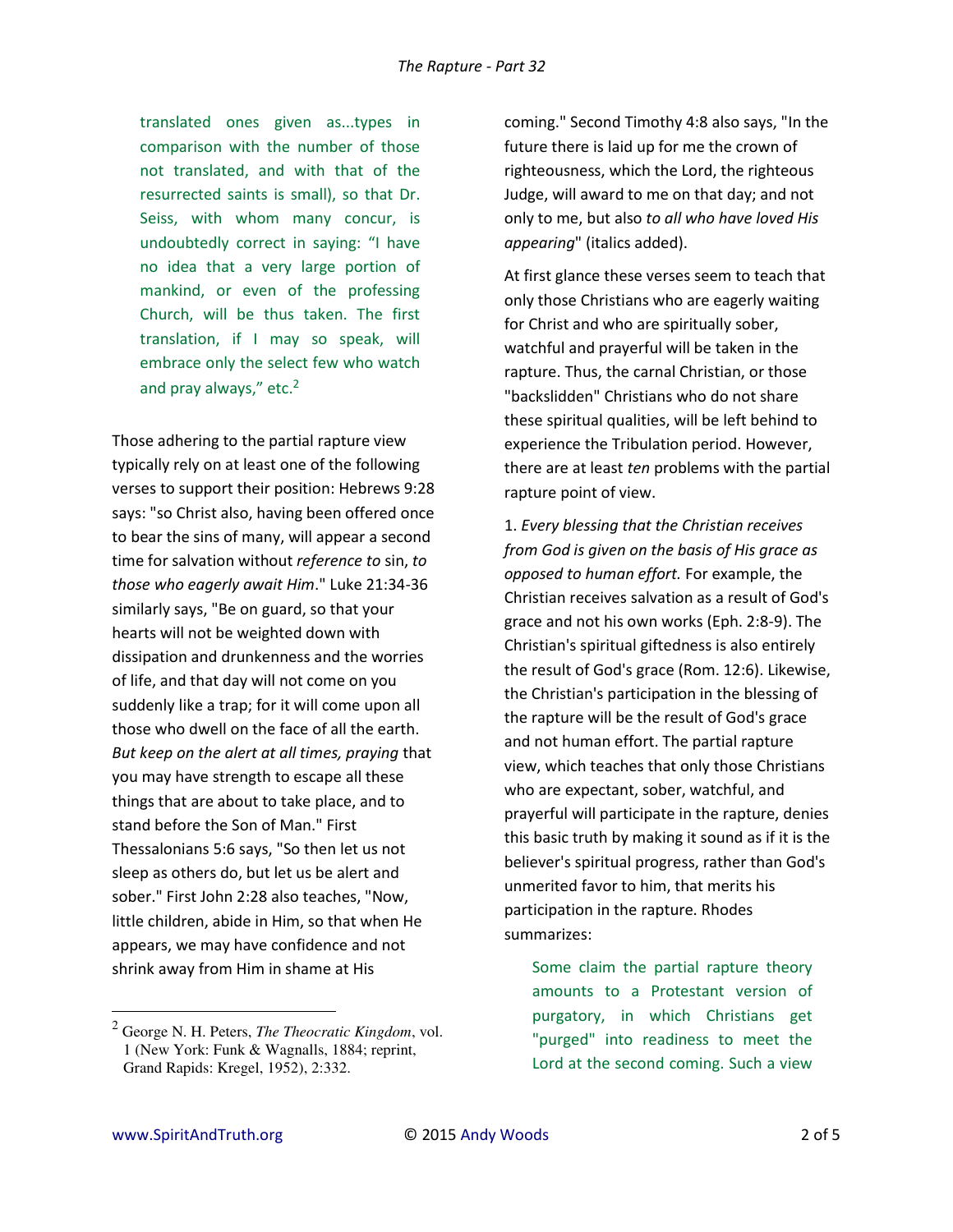seems to imply that trusting in the atonement of Christ alone (2 Corinthians 5:21) is not sufficient to bring one to heaven (see also Romans 5:1; Colossians 2:13). Scripture reveals that if one is a believer, one is "saved" (John 3:16–17; Acts 16:31). *That alone* qualifies one to participate in the rapture (first Corinthians 15:51-52).<sup>3</sup>

2. *Symbolic parallels mandate that carnal as well as sanctified Christians will be taken up in the rapture.* As mentioned earlier in this series,<sup>4</sup> before God rained down fire upon the wicked city of Sodom and Gomorrah, God allowed Lot, a positionally righteous man (2 Pet. 2:7-8), and his family to leave the city (Gen. 19). In fact, Genesis 19:22 records the words of the angel dispatched by God to destroy the city. He told Lot, "'Hurry, escape there, for I cannot do anything until you arrive there.' Therefore the name of the town was called Zoar." Notice that the angel did not say that he *would not* bring judgment until Lot was removed. Rather, the angel said that he *could not* bring judgment until Lot was removed. In other words, divine judgment was a virtual divine impossibility as long as Lot remained in the city of Sodom.

This was true despite the fact that Lot was living in a "backslidden" state at the time. Although a positionally righteous man (2 Pet. 2:7-8), he began flirting with the idea of living in the wicked city of Sodom and Gomorrah (Gen. 13:12-13). Eventually, he moved into the

city (Genesis 19:9) and rose to a position of prominence (Genesis 19:1). The fact that he was out of fellowship with God was evidenced by His unspiritual decision to offer his virgin daughters to the mob outside of his door for sexual purposes (Genesis 19:4-9). In fact, because of his backslidden condition, when Lot finally warned his own family and relatives regarding the reality of coming divine judgment upon Sodom, his sons-in-law attached no credibility either to Lot or his words of warning. Rather, they only thought that he was jesting (Gen. 19:14). The whole story of Lot concludes with him in a drunken state and in an incestuous relationship with his two daughters. From these unholy unions came forth the Ammonites and the Moabites, who were perennial enemies of Israel throughout the pages of God's Word (Gen. 19:30-38). In fact, if it were not for Peter's threefold reference to righteous Lot (2 Pet. 2:7-8), there would scarcely be any evidence that this man was even saved. Why does Peter refer to Lot as "righteous"? Lot was righteous positionally but not practically. Therefore, his soul was daily vexed or tormented (2 Pet. 2:8) due to the compromise in his life. Thus, Lot serves as a textbook example of the unfortunate reality and possibility of being a carnal or backslidden believer.<sup>5</sup>

Yet, even Lot in his wayward, backslidden, and carnal state had to be removed from Sodom before the manifestation of divine wrath upon that evil city. Lot ultimately belonged to God and God's people are not appointed unto wrath. The story of Lot deals a serious blow to the partial rapture position that contends that

l

 $\overline{a}$ 

<sup>3</sup> Ron Rhodes, *The Big Book of Bible Answers: A Guide to Understanding the Most Challenging Questions* (Eugene, OR: Harvest, 2013), 279. <sup>4</sup> See part 19.

<sup>5</sup> [http://www.bibleprophecyblog.com/2011/03/what](http://www.bibleprophecyblog.com/2011/03/what-is-wrong-with-lordship-salvation.html)[is-wrong-with-lordship-salvation.html](http://www.bibleprophecyblog.com/2011/03/what-is-wrong-with-lordship-salvation.html)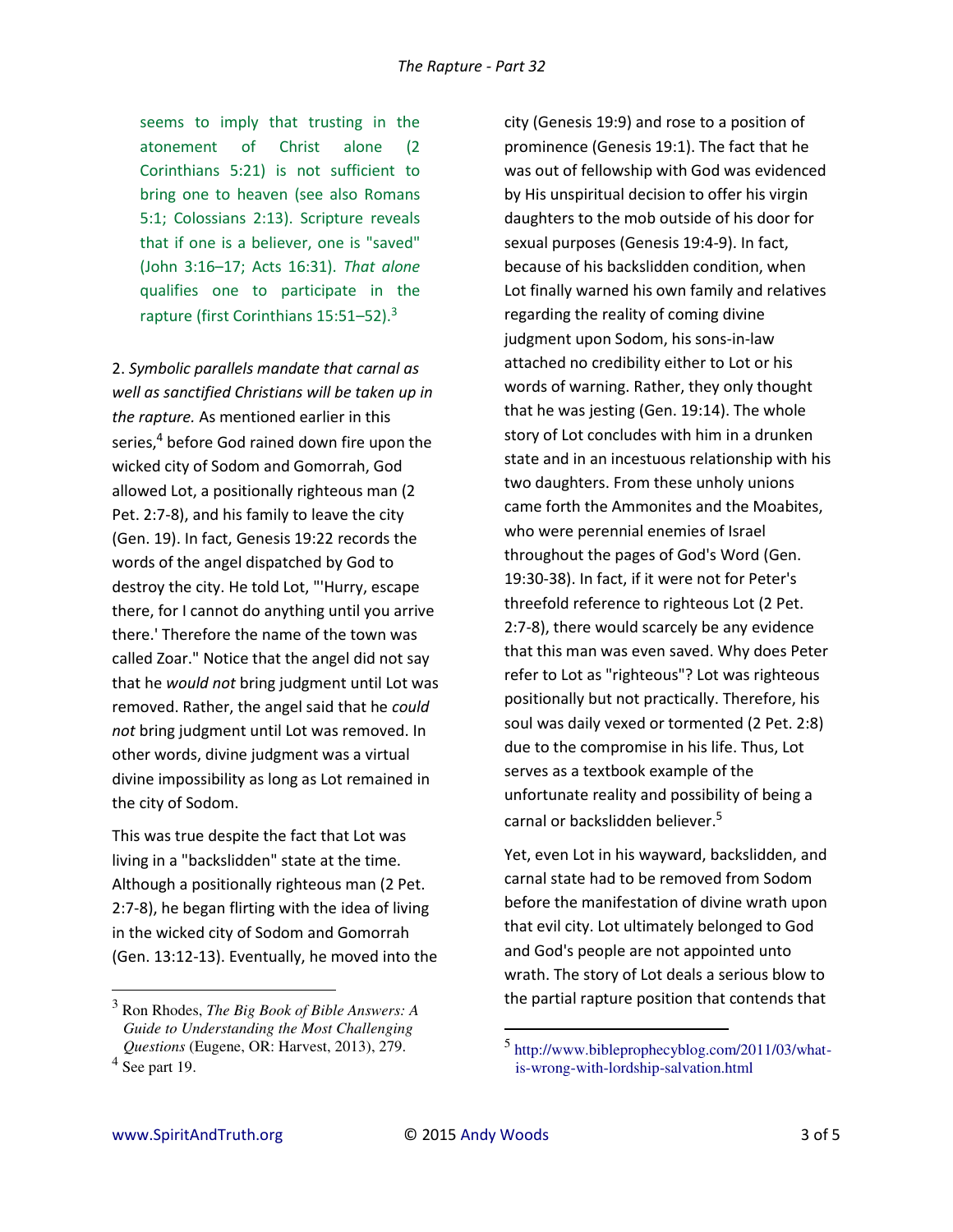only those believers who are earnestly waiting for, seeking, and living for the Lord will be raptured.<sup>6</sup> The notion that carnal believers are left behind at the rapture, violates the paradigm of the Days of Lot. According to this pattern, even a backslidden believer had to be removed before judgment could come.

3. *The promise of the rapture is mentioned in Paul's letter to the carnal Corinthian church.* The church in Corinth was the most carnal church of first-century world of which we have record. In the Corinthian church, there existed believers following men instead of Christ (1 Cor. 1:10-17), worldly wisdom (1 Cor. 1:18-2:16), carnality (1 Cor. 3:1-3), divisions (1 Cor. 3:4), incest (1 Cor. 5), lawsuits among believers (1 Cor. 6:1-11), prostitution (1 Cor. 6:12-20), rampant divorce and remarriage (1 Cor. 7:11-16), the blatant flaunting of freedoms to the detriment of the weaker brother (1 Cor. 8-10), drunkenness and disorderly conduct while participating at the Lord's table (1 Cor. 11:17-34), misuse and abuse of spiritual gifts (1 Cor. 12-14), and unrestrained false doctrine even denying the core doctrine of resurrection (1 Cor. 15). Yet, Paul taught this very carnal church about the rapture (1 Cor. 15:50-58). In fact, Paul even went a step further and indicated that all believers (both carnal and sanctified) will be included in the rapture. In 1 Corinthians 15:51, he noted, "Behold, I tell you a mystery; we will not all sleep, but we will *all* be changed" (italics added). If carnal Christians were going to be left behind by the rapture, as the partial rapture theorist assumes, then Paul would

l 6

have surely warned the Corinthians that their carnality would prevent their participation in the rapture rather than virtually assuring them of their participation in the event. Rhodes summarizes, "First Corinthians 15:51 settles the issue, for it specifically tells us that '*we* shall *all* be changed.' 'We' here includes even the carnal believers in the Corinthian church, to whom Paul was writing. None are excluded, for 'all' will be changed."<sup>7</sup>

4. *A partial rapture would sever Christ's body.* According to Ephesians 5:22-23, Christ is the head of His body the church. In Scripture, Christ's body is metaphorically analogized to the people of God (1 Cor. 12). First Corinthians 12:12-14 explains, "For even as the body is one and *yet* has many members, and all the members of the body, though they are many, are one body, so also is Christ. For by one Spirit we were all baptized into one body, whether Jews or Greeks, whether slaves or free, and we were all made to drink of one Spirit. For the body is not one member, but many."

If part of God's people were removed from the earth while the rest of God's people were left behind, as the partial rapture theory teaches, then Christ's body, the church, would be severed and mutilated. It is doubtful that Christ would allow this to happen to His own body. In fact, in 1 Corinthians 12:26, Paul explained, "And if one member suffers, all the members suffer with it; if *one* member is honored, all the members rejoice with it." Thus, Rhodes concludes, "Moreover, the Spirit's baptism places *all* believers in Christ body (1 Corinthians 12:13) and therefore *all*

 $\overline{a}$ 

[http://www.bibleprophecyblog.com/2012/02/george](http://www.bibleprophecyblog.com/2012/02/george-peters-and-partial-rapture-view.html) [-peters-and-partial-rapture-view.html](http://www.bibleprophecyblog.com/2012/02/george-peters-and-partial-rapture-view.html)

<sup>7</sup> Rhodes, 279.